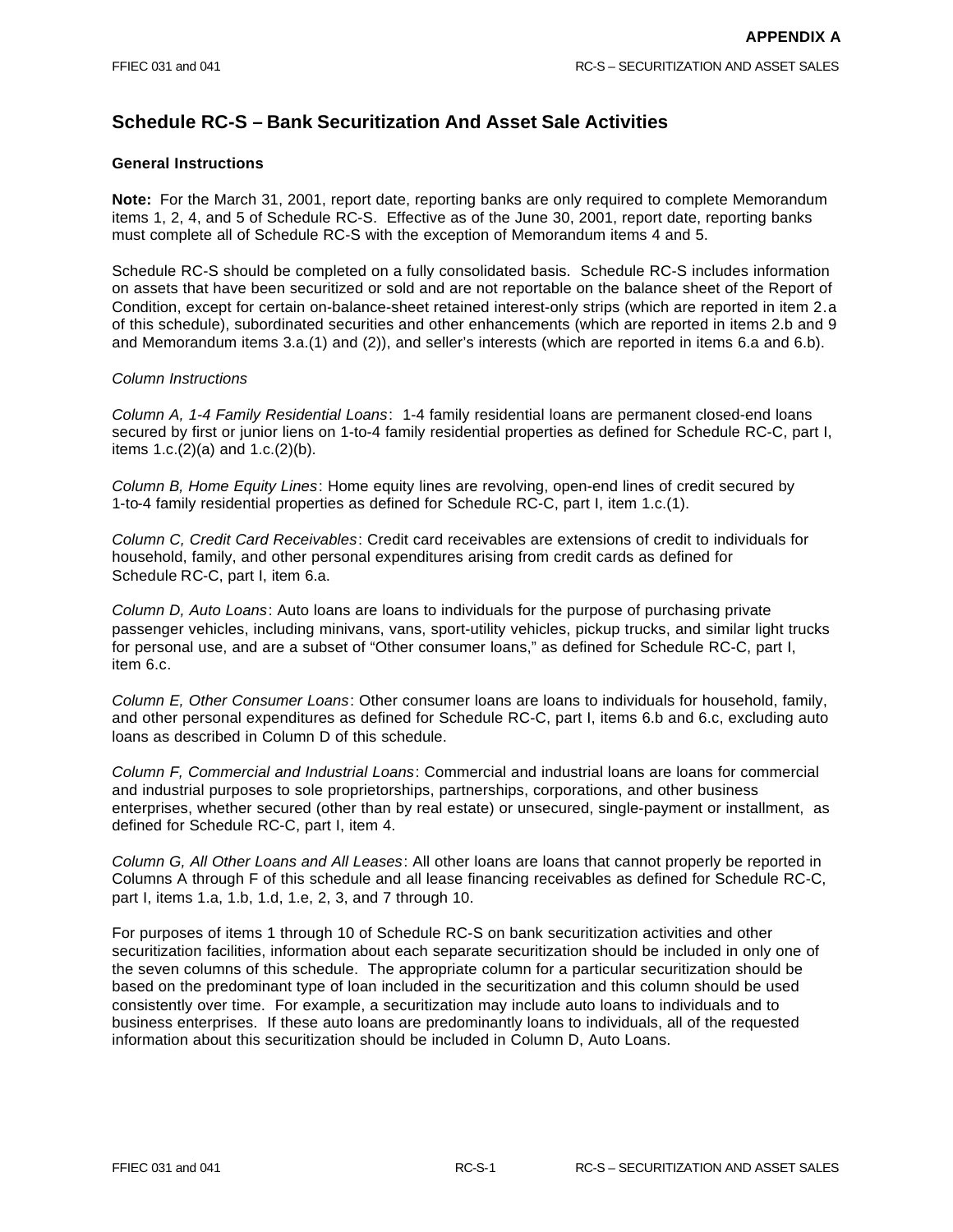# **General Instructions (cont.)**

## *Definitions*

For purposes of this schedule, the following definitions of terms are applicable.

*Recourse or other seller-provided credit enhancement* means an arrangement in which the reporting bank retains, in form or in substance, any risk of credit loss directly or indirectly associated with a transferred (sold) asset that exceeds its pro rata claim on the asset. It also includes a representation or warranty extended by the reporting bank when it transfers an asset, or assumed by the bank when it services a transferred asset, that obligates the bank to absorb credit losses on the transferred asset. Such an arrangement typically exists when a bank transfers assets and agrees to protect purchasers or some other party, e.g., investors in securitized assets, from losses due to default by or nonperformance of the obligor on the transferred assets or some other party. The bank provides this protection by retaining:

- (a) an interest in the transferred assets, e.g., interest-only strips receivable, "spread" accounts, subordinated interests or securities, collateral invested amounts, and cash collateral accounts, that absorbs losses, or
- (b) an obligation to repurchase the transferred assets

in the event of a default of principal or interest on the transferred assets or any other deficiency in the performance of the underlying obligor or some other party. *Subordinated interests and subordinated securities* retained by a bank when it securitizes assets expose the bank to more than its pro rata share of loss and thus are considered a form of credit enhancement to the securitization structure.

*Liquidity facility* means any arrangement, including servicer cash advances, in which the reporting bank is obligated to provide funding to a securitization structure to ensure investors of timely payments on issued securities, e.g., by smoothing timing differences in the receipt of interest and principal payments on the underlying securitized assets, or to ensure investors of payments in the event of market disruptions. Advances under such a facility are typically reimbursed from subsequent collections by the securitization structure and are not subordinated to other claims on the cash flows from the underlying assets and, therefore, should generally not be construed to be a form of credit enhancement. However, if the advances under such a facility are subordinated to other claims on the cash flows, the facility should be treated as a credit enhancement for purposes of this schedule.

*Seller's interest* means the reporting bank's ownership interest in loans that have been securitized, except an interest that is a form of recourse or other seller-provided credit enhancement. Seller's interests should be reported on Schedule RC – Balance Sheet – as securities or as loans depending on the form in which the interest is held. However, seller's interests differ from the securities issued to investors by the securitization structure. The principal amount of a seller's interest is generally equal to the total principal amount of the pool of assets included in the securitization structure less the principal amount of those assets attributable to investors, i.e., in the form of securities issued to investors.

## **Item Instructions**

## **Item No. Caption and Instructions**

#### **Bank Securitization Activities**

- **1 Outstanding principal balance of assets sold and securitized with servicing retained or with recourse or other seller-provided credit enhancements.** Report in the appropriate column the principal balance outstanding as of the report date of loans and leases which the reporting bank has sold and securitized while:
	- (1) retaining the right to service these assets or
	- (2) when servicing has not been retained, retaining recourse or providing other sellerprovided credit enhancements to the securitization structure.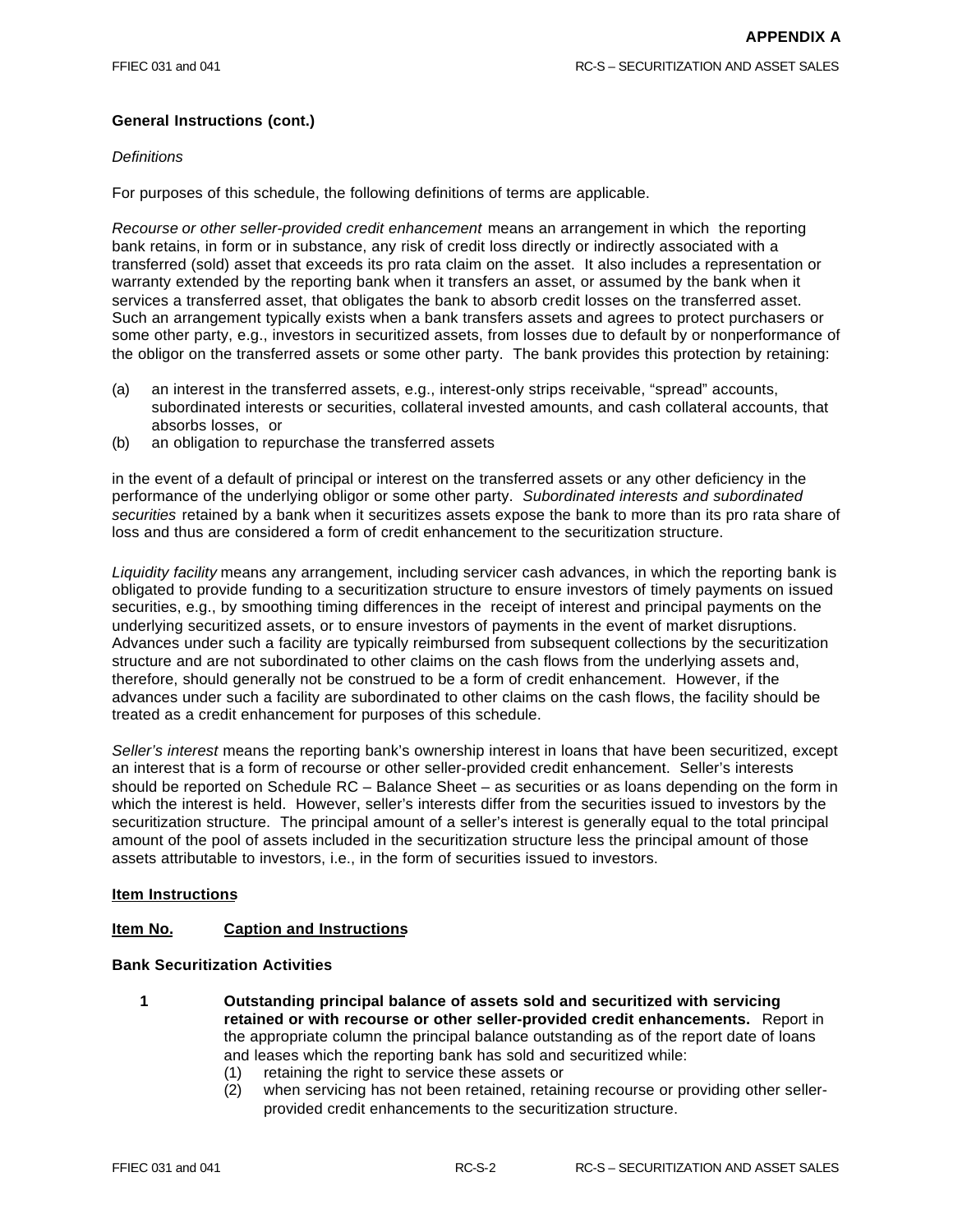## **Item No. Caption and Instructions**

**2 Maximum amount of credit exposure arising from recourse or other seller-provided credit enhancements provided to structures reported in item 1.** Report in the appropriate subitem the maximum contractual credit exposure remaining as of the report date under recourse arrangements and other seller-provided credit enhancements provided by the reporting bank to securitization structures reported in Schedule RC-S, item 1, above. Do not report as the remaining maximum contractual exposure a reasonable estimate of the probable loss under the recourse arrangements or credit enhancement provisions or the fair value of any liability incurred under such provisions. Furthermore, do not reduce the remaining maximum contractual exposure by the amount of any associated recourse liability account.

> Do not include unused portions of commitments that function as liquidity facilities (report such unused commitments in Schedule RC-S, item 3).

- **2.a Retained interest-only strips.** Report in the appropriate column the carrying value of interest-only strips included as securities in Schedules RC-B, as other assets in Schedule RC-F, or as trading assets in Schedule RC, item 5, that the reporting bank has retained as credit enhancements in connection with the securitization structures reported in Schedule RC-S, item 1, above.
- **2.b Standby letters of credit, subordinated securities, and other enhancements.** Report in the appropriate column the unused portion of standby letters of credit, the carrying value of subordinated securities or other retained interests (other than retained interestonly strips reported in Schedule RC-S, item 2.a, above), and the maximum contractual amount of recourse or other credit exposure arising from other credit enhancements that the reporting bank has provided or retained in connection with the securitization structures reported in Schedule RC-S, item 1, above.
- **3 Reporting bank's unused commitments to provide liquidity to structures reported in item 1.** Report in the appropriate column the unused portions of commitments provided by the reporting bank to the securitization structures reported in Schedule RC-S, item 1, above that function as liquidity facilities.
- **4 Past due loan amounts included in item 1.** Report in the appropriate subitem the outstanding principal balance of loans and leases reported in Schedule RC-S, item 1, above that are 30 days or more past due as of the report date. For purposes of determining whether a loan or lease reported in item 1 above is past due, the reporting criteria to be used are the same as those for columns A and B of Schedule RC-N.
- **4.a 30-89 days past due.** Report in the appropriate column the outstanding principal balance of loans and leases reported in Schedule RC-S, item 1, above that are 30 to 89 days past due as of the report date.
- **4.b 90 days or more past due.** Report in the appropriate column the outstanding principal balance of loans and leases reported in Schedule RC-S, item 1, above that are 90 days or more past due as of the report date.
- **5 Charge-offs and recoveries on assets sold and securitized with servicing retained or with recourse or other seller-provided credit enhancements (calendar year-todate).** Report in the appropriate subitem the amount of charge-offs and recoveries during the calendar year to date on loans and leases that have been sold and securitized in the securitization structures reported in Schedule RC-S, item 1, above.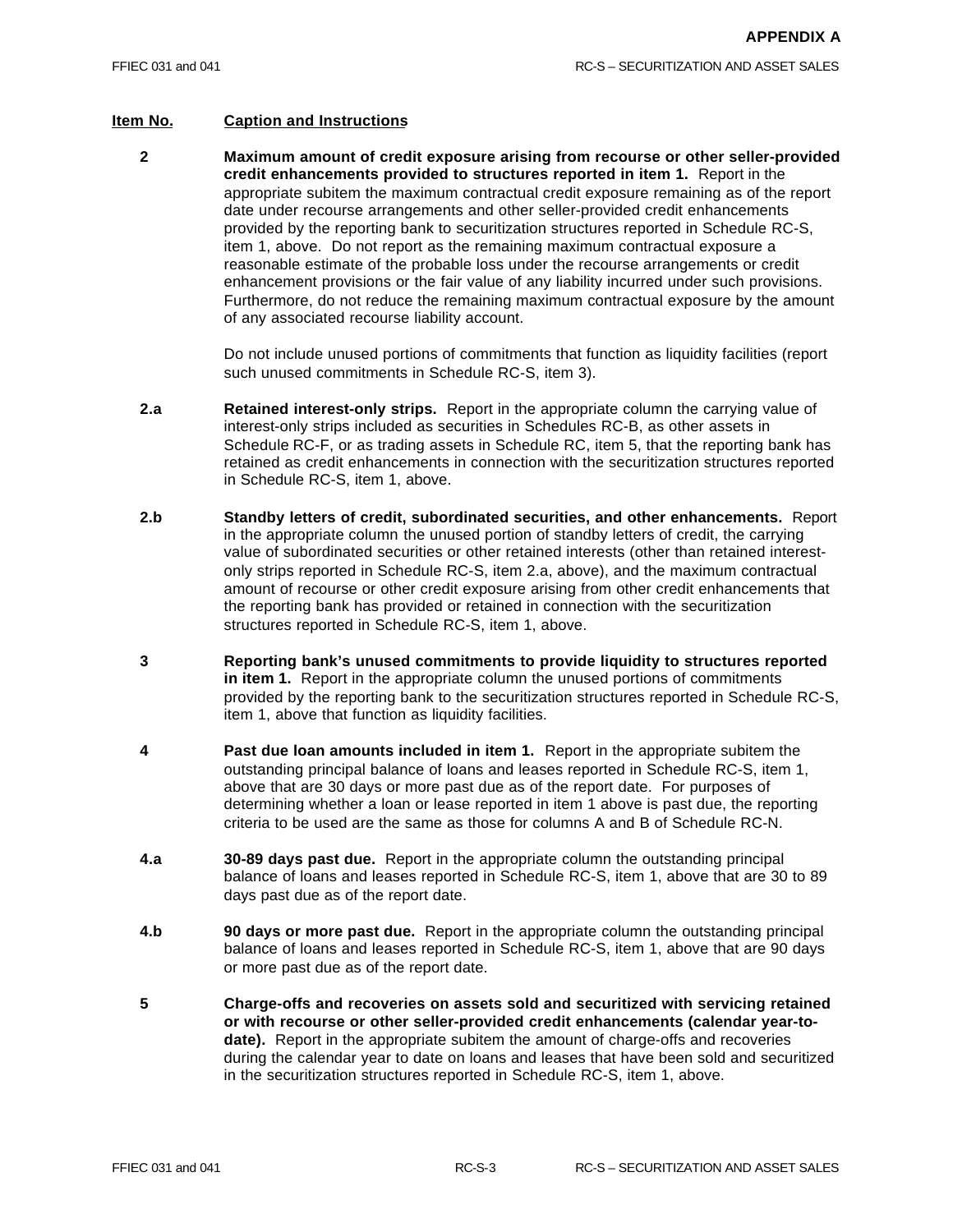- **5.a Charge-offs.** Report in the appropriate column the amount of loans and leases that have been sold and securitized by the reporting bank in the securitization structures reported in Schedule RC-S, item 1, above that have been charged off or otherwise designated as losses by the trustees of the securitizations, or other designated parties, during the calendar year-to-date.
- **5.b Recoveries.** Report in the appropriate column the amount of recoveries of previously charged-off loans and leases in the securitization structures reported in Schedule RC-S, item 1, above during the calendar year-to-date.
- **6 Amount of ownership (or seller's) interests carried as.** Report in the appropriate subitem the carrying value of the reporting bank's ownership (or seller's) interests in the securitization structures reported in Schedule RC-S, item 1, above.
- **6.a Securities.** Report in the appropriate column the carrying value of seller's interests in the form of a security that are included as available-for-sale or held-to-maturity securities in Schedule RC-B – Securities – or as trading securities in Schedule RC, item 5, "Trading assets."
- **6.b Loans.** Report in the appropriate column the carrying value of seller's interests not in the form of a security. Such seller's interests are to be reported as loans and included in Schedule RC-C – Loans and Lease Financing Receivables.
- **7 Past due loan amounts included in interests reported in item 6.a.** Report in the appropriate subitem the outstanding principal balance of loans included in the reporting bank's seller's interests reported in Schedule RC-S, item 6.a, above that are 30 days or more past due as of the report date. For purposes of determining whether a loan included in the seller's interests reported in item 6.a is past due, the reporting criteria to be used are the same as those for columns A and B of Schedule RC-N.
- **7.a 30-89 days past due.** Report in the appropriate column the outstanding principal balance of loans included in the seller's interests reported in Schedule RC-S, item 6.a, above that are 30-89 days past due as of the report date.
- **7.b 90 days or more past due.** Report in the appropriate column the outstanding principal balance of loans included in the seller's interests reported in Schedule RC-S, item 6.a, above that are 90 or more days past due as of the report date.
- **8 Charge-offs and recoveries on loan amounts included in interests reported in item 6.a (calendar year-to-date).** Report in the appropriate subitem the amount of charge-offs and recoveries during the calendar year to date on loans that had been included in the seller's interests reported in Schedule RC-S, item 6.a, above.
- **8.a Charge-offs.** Report in the appropriate column the amount of loans that had been included in the seller's interests reported in Schedule RC-S, item 6.a, above that have been charged off or otherwise designated as losses by the trustees of the securitizations, or other designated parties, during the calendar year-to-date.
- **8.b Recoveries.** Report in the appropriate column the amount of recoveries of previously charged-off loans that had been included in the seller's interests reported in Schedule RC-S, item 6.a, above during the calendar year-to-date.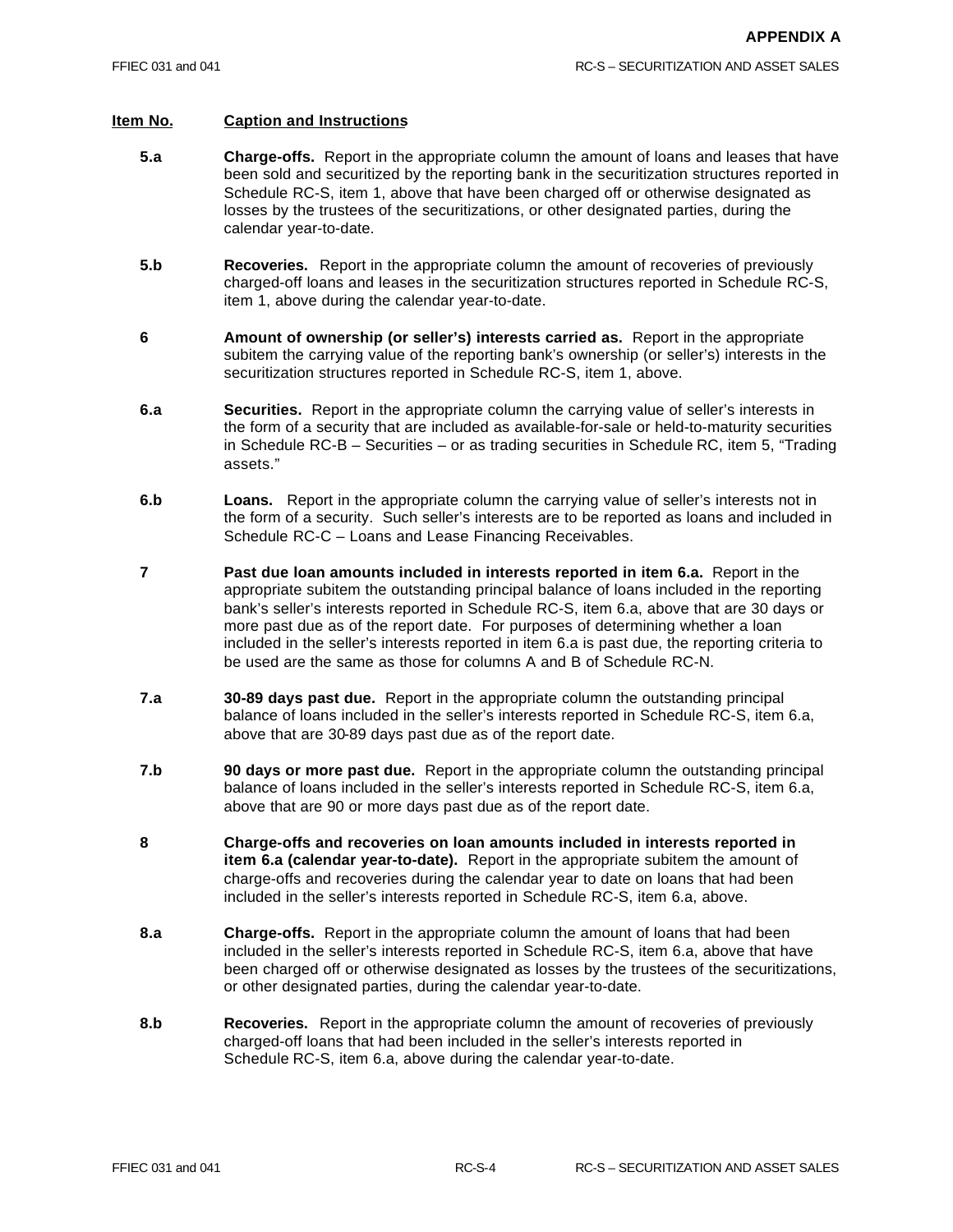## **Item No. Caption and Instructions**

**For Securitization Facilities Sponsored By or Otherwise Established By Other Institutions**

**9 Maximum amount of credit exposure arising from credit enhancements provided by the reporting bank to other institutions' securitization structures in the form of standby letters of credit, purchased subordinated securities, and other enhancements.** Report in the appropriate column the maximum contractual credit exposure remaining as of the report date under credit enhancements provided by the reporting bank to securitization structures sponsored by or otherwise established by other institutions, i.e., securitizations not reported in Schedule RC-S, item 1, above. Report the unused portion of standby letters of credit, the carrying value of purchased subordinated securities, and the maximum contractual amount of credit exposure arising from other credit enhancements that provide credit support to these securitization structures. Do not report as the remaining maximum contractual exposure a reasonable estimate of the probable loss under credit enhancement provisions or the fair value of any liability incurred under such provisions. Furthermore, do not reduce the remaining maximum contractual exposure by the amount of any associated recourse liability account.

> Also exclude the amount of credit exposure arising from loans and leases that the reporting bank has sold with recourse or other seller-provided credit enhancements to other institutions, which then securitized the loans and leases purchased from the bank (report this exposure in Schedule RC-S, item 12, below).

**10 Reporting bank's unused commitments to provide liquidity to other institutions' securitization structures.** Report in the appropriate column the unused portions of commitments provided by the reporting bank that function as liquidity facilities to securitization structures sponsored by or otherwise established by other institutions, i.e., securitizations not reported in Schedule RC-S, item 1, above.

#### **Bank Asset Sales**

- **11 Assets sold with recourse or other seller-provided credit enhancements and not securitized.** Report in the appropriate column the unpaid principal balance as of the report date of loans and leases, which the reporting bank has sold with recourse or other seller-provided credit enhancements, but which were not securitized by the reporting bank. Include loans and leases that the reporting bank has sold with recourse or other seller-provided credit enhancements to other institutions, which then securitized the loans and leases purchased from the bank.
- **12 Maximum amount of credit exposure arising from recourse or other seller-provided credit enhancements provided to assets reported in item 11.** Report in the appropriate column the maximum contractual credit exposure remaining as of the report date under recourse arrangements or other seller-provided credit enhancements provided by the reporting bank in connection with its sales of the loans and leases reported in Schedule RC-S, item 11, above. Report the unused portion of standby letters of credit, the carrying value of retained interests, and the maximum contractual amount of recourse or other credit exposure arising from other credit enhancements that the reporting bank has provided. Do not report as the remaining maximum contractual exposure a reasonable estimate of the probable loss under the recourse arrangements or credit enhancement provisions or the fair value of any liability incurred under such provisions. Furthermore, do not reduce the remaining maximum contractual exposure by the amount of any associated recourse liability account.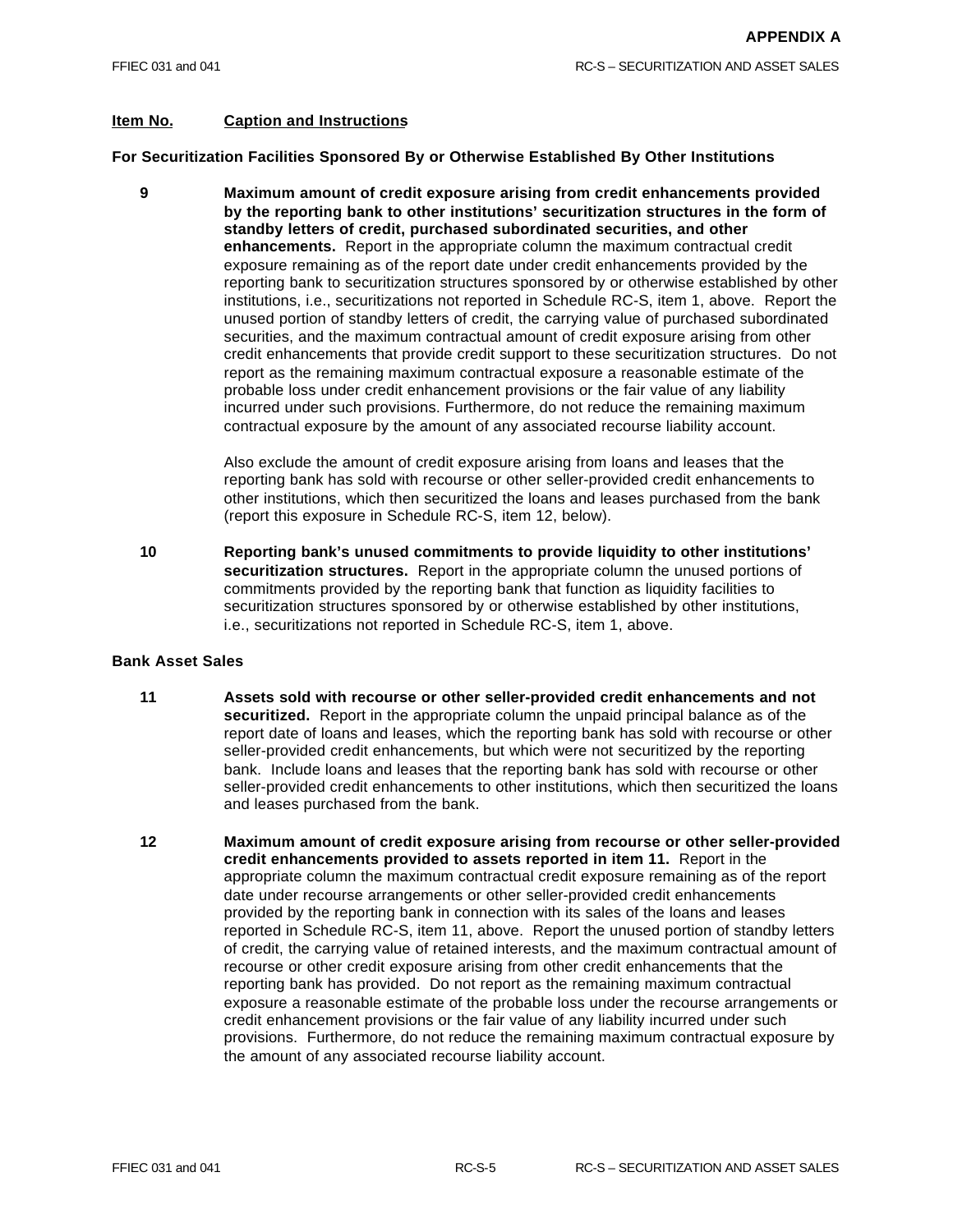- **1 Small business obligations transferred with recourse under Section 208 of the Riegle Community Development and Regulatory Improvement Act of 1994.** Report in the appropriate subitem the outstanding principal balance of and recourse exposure on small business loans and leases on personal property (small business obligations) which the bank has transferred with recourse during the time the bank was a "qualifying institution" and did not exceed the retained recourse limit set forth in banking agency regulations implementing Section 208. Transfers of small business obligations with recourse that were consummated during such a time should be reported as sales for Call Report purposes if the transactions are treated as sales under generally accepted accounting principles (GAAP) and the institution establishes a recourse liability account that is sufficient under GAAP.
- **1.a Outstanding principal balance.** Report the principal balance outstanding as of the report date for small business obligations which the bank has transferred with recourse while it was a "qualifying institution" and did not exceed the retained recourse limit.
- **1.b Amount of retained recourse on these obligations as of the report date.** Report the maximum contractual amount of recourse the bank has retained on the small business obligations whose outstanding principal balance was reported in Schedule RC-S, Memorandum item 1.a, above, not a reasonable estimate of the probable loss under the recourse provision and not the fair value of the liability incurred under this provision. Furthermore, the remaining maximum contractual exposure should not be reduced by the amount of any associated recourse liability account. The amount of recourse exposure to be reported should not include interest payments the bank has advanced on delinquent obligations. For small business obligations transferred with full (unlimited) recourse, the amount of recourse exposure to be reported is the outstanding principal balance of the obligations as of the report date. For small business obligations transferred with limited recourse, the amount of recourse exposure to be reported is the maximum amount of principal the transferring bank would be obligated to pay the holder of the obligations in the event the entire outstanding principal balance of the obligations transferred becomes uncollectible.
- **2 Outstanding principal balance of assets serviced for others.** Report in the appropriate subitem the outstanding principal balance of financial assets the bank services for others under servicing contracts entered into with the Government National Mortgage Association, the Federal Home Loan Mortgage Corporation, the Federal National Mortgage Association, and other entities. Include those financial assets for which the reporting bank has purchased the servicing (i.e., purchased servicing) and those financial assets that the reporting bank has acquired and sold, but for which it has retained the servicing duties and responsibilities (i.e., retained servicing).
- **2.a 1–4 family residential mortgages serviced with recourse or other servicerprovided credit enhancements.** Report the outstanding principal balance of 1-to-4 family residential mortgage loans that the reporting bank services for others under servicing arrangements in which the reporting bank also provides recourse or other servicer-provided credit enhancements. Include 1-to-4 family residential mortgages serviced under regular option contracts (i.e., with recourse) with the Federal National Mortgage Association, serviced with recourse for the Federal Home Loan Mortgage Corporation, and serviced with recourse under other servicing contracts.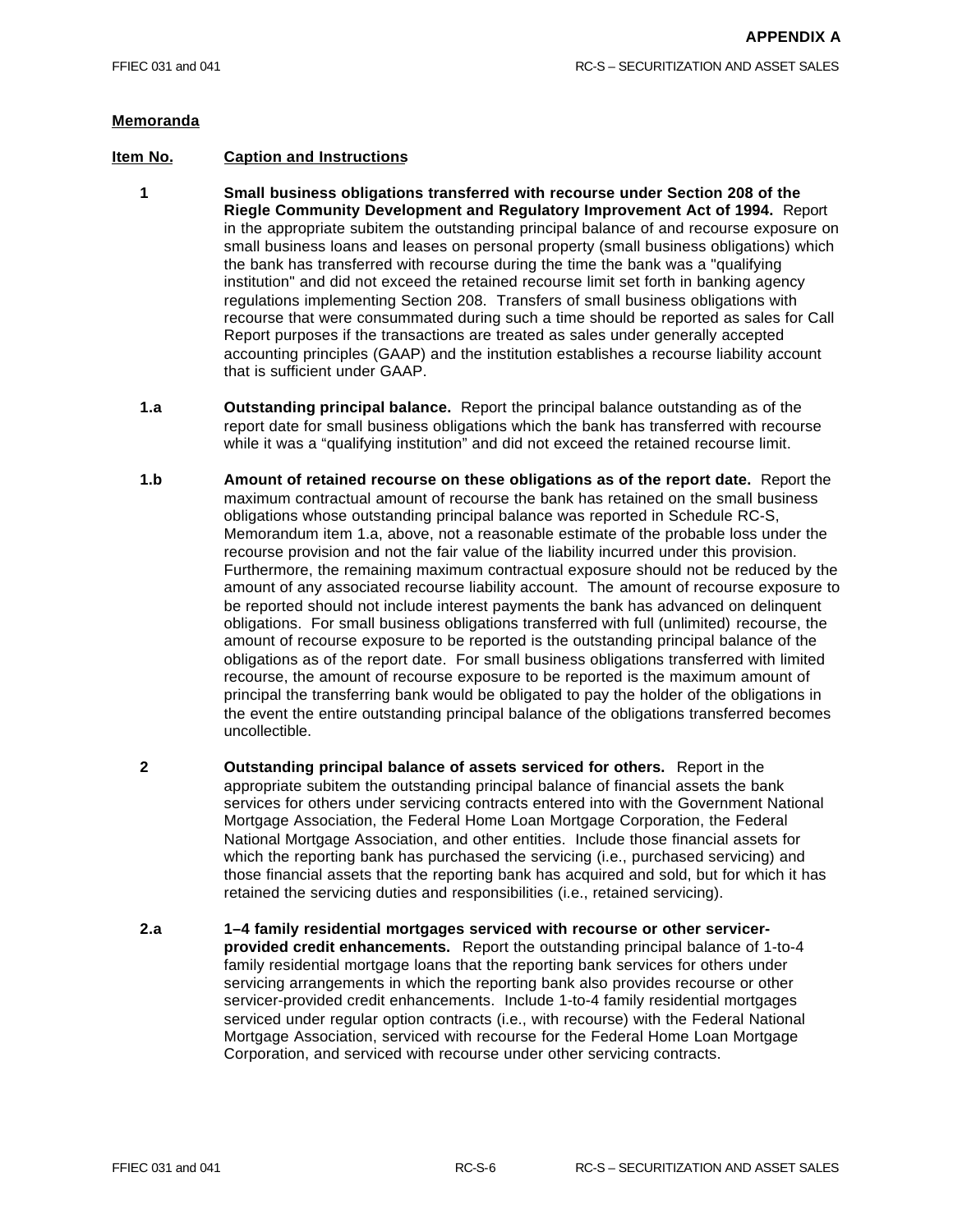- **2.b 1–4 family residential mortgages serviced with no recourse or other servicerprovided credit enhancements.** Report the outstanding principal balance of 1-to-4 family residential mortgage loans that the reporting bank services for others under servicing arrangements in which the reporting bank does not provide recourse or other servicer-provided credit enhancements.
- **2.c Other financial assets.** *Memorandum item 2.c is to be completed in the March 31, 2001, Report of Condition if the principal balance of other financial assets serviced for others is more than \$10 million and this principal balance exceeds 10 percent of total assets. Memorandum item 2.c is to be completed beginning June 30, 2001, if the principal balance of other financial assets serviced for others is more than \$10 million.* Report the outstanding principal balance of loans and other financial assets, other than 1-to-4 family residential mortgage loans, that the reporting bank services for others. These serviced financial assets may include, but are not limited to, credit cards, automobile loans, and loans guaranteed by the Small Business Administration.
- **3 Asset-backed commercial paper conduits:**
- **3.a Maximum amount of credit exposure arising from credit enhancements provided to conduit structures in the form of standby letters of credit, subordinated securities, and other enhancements.** Report in the appropriate subitem the maximum contractual credit exposure remaining as of the report date under standby letters of credit, subordinated securities, and other credit enhancements provided by the reporting bank to asset-backed commercial paper conduit structures. Do not report in these subitems a reasonable estimate of the probable loss under the credit enhancement provisions or the fair value of any liability incurred under such provisions.
- **3.a.(1) Conduits sponsored by the bank, a bank affiliate, or the bank's holding company.** Report the unused portion of standby letters of credit, the carrying value of subordinated securities, and the maximum contractual amount of credit exposure arising from other credit enhancements that the reporting bank has provided to asset-backed commercial paper conduit structures sponsored by the reporting bank, an affiliate of the reporting bank, or the reporting bank's holding company .
- **3.a.(2) Conduits sponsored by other unrelated institutions.** Report the unused portion of standby letters of credit, the carrying value of subordinated securities, and the maximum contractual amount of credit exposure arising from other credit enhancements that the reporting bank has provided to asset-backed commercial paper conduit structures *other than those* sponsored by the reporting bank, an affiliate of the reporting bank, or the reporting bank's holding company.
- **3.b Unused commitments to provide liquidity to conduit structures.** Report in the appropriate subitem the unused portions of commitments provided by the reporting bank that function as liquidity facilities to asset-backed commercial paper conduit structures. Typically, these facilities take the form of a *Backstop Line (Loan Agreement)* or an *Asset Purchase Agreement*. Under a backstop line, the reporting bank advances funds to the conduit when a draw is required under the liquidity facility. The advance is secured by the cash flow of the underlying asset pools. Under an asset purchase agreement, the reporting bank purchases a specific pool of assets from the conduit when a draw is required under the liquidity facility. Typically, the reporting bank is repaid from the cash flow on the purchased assets or from the sale of the purchased pool of assets.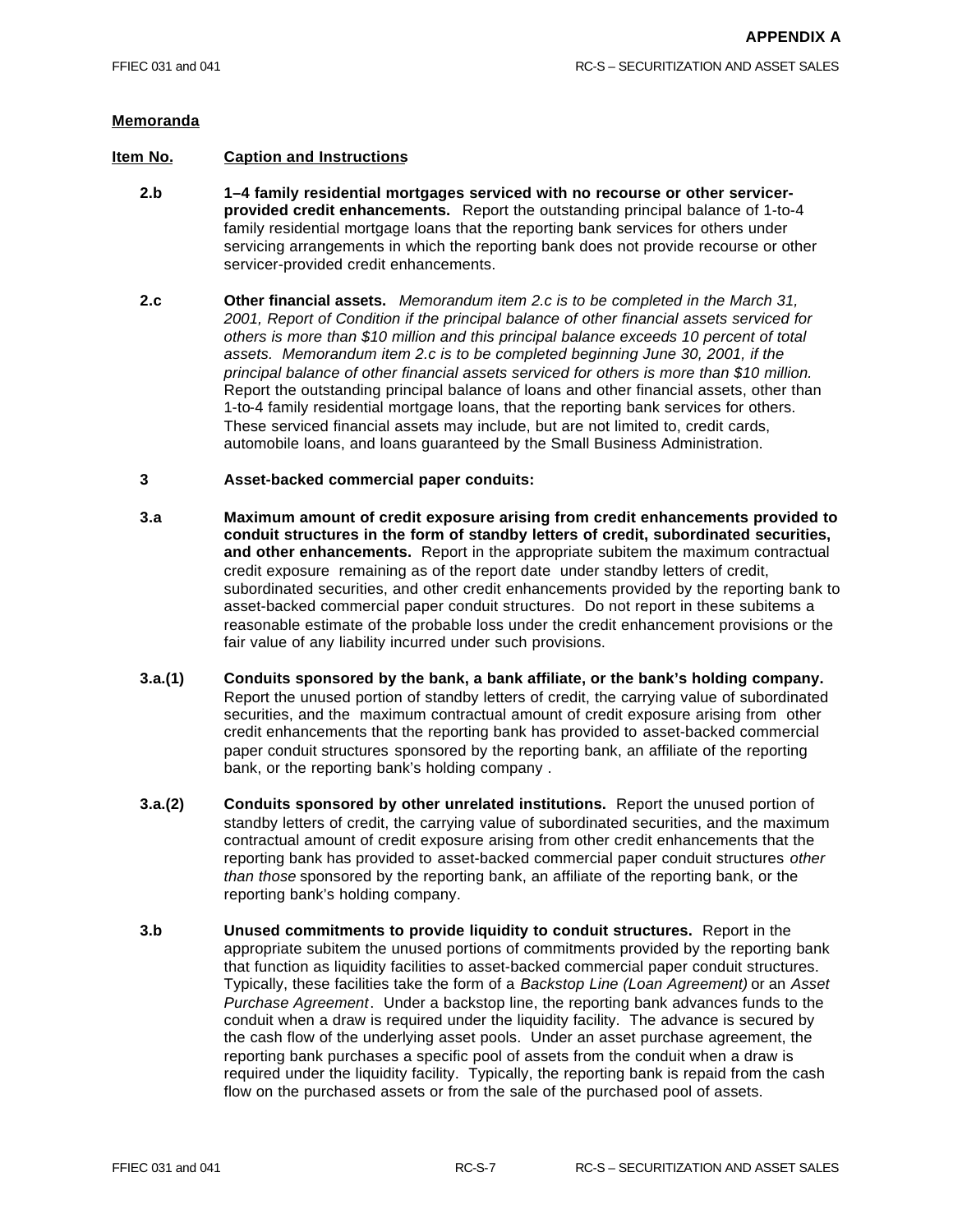## **Item No. Caption and Instructions**

- **3.b.(1) Conduits sponsored by the bank, a bank affiliate, or the bank's holding company.** Report the unused portions of commitments provided by the reporting bank that function as liquidity facilities to asset-backed commercial paper conduit structures sponsored by the reporting bank, an affiliate of the reporting bank, or the reporting bank's holding company.
- **3.b.(2) Conduits sponsored by other unrelated institutions.** Report the unused portions of commitments provided by the reporting bank that function as liquidity facilities to asset-backed commercial paper conduit structures *other than those* sponsored by the reporting bank, an affiliate of the reporting bank, or the reporting bank's holding company.
- **4 Financial assets transferred with recourse that have been treated as sold for Call Report purposes.** Report in the appropriate subitem the outstanding principal balance of and the recourse exposure on financial assets that have been transferred with recourse in transactions reported as sales in accordance with generally accepted accounting principles (GAAP) or that have been transferred in other transactions that qualify for sale treatment under GAAP in which risk of loss or obligation for payment of principal or interest has been retained by, or may fall back upon, the seller (see the Glossary entry for "Sales of Assets for Risk-Based Capital Purposes"). Also include in the appropriate subitem the outstanding principal balance of and the recourse exposure on mortgages that have been swapped with recourse with FNMA or FHLMC in exchange for participation certificates or other securities which the bank has either sold or carries as assets in Schedule RC – Balance Sheet. A transfer of loans without recourse or any other form of risk retention in which the bank's (or a consolidated subsidiary's) servicing responsibilities obligate it to advance interest payments on delinquent loans is not considered a transfer with recourse for purposes of this item.

The amount of recourse exposure to be reported in Memorandum items 4.a.(2) and 4.b.(2) is the maximum contractual exposure remaining as of the report date under the recourse or other risk retention provision under which the assets have been transferred (or swapped), not a reasonable estimate of the probable loss under this provision and not the fair value of the liability incurred under this provision. Further, the remaining maximum contractual exposure should not be reduced by the amount of any associated recourse liability account. The amount of recourse exposure to be reported should not include interest payments the bank has advanced on delinquent loans. For assets transferred (or swapped) with full (unlimited) recourse or risk retention, the amount of recourse exposure to be reported is the outstanding principal balance of the assets as of the report date. For assets transferred (or swapped) with limited recourse or risk retention, the amount of recourse exposure to be reported is the maximum amount of principal the transferring bank would be obligated to pay the holder of the assets in the event the entire outstanding principal balance of the assets transferred (or swapped) becomes uncollectible.

#### **4.a First lien 1-4 family residential mortgage loans:**

**4.a.(1) Outstanding principal balance of mortgages transferred as of the report date.** Report the principal balance outstanding as of the report date for first lien 1-to-4 family residential mortgage loans that have been transferred with recourse or some other form of risk retention by the bank or a consolidated subsidiary in transactions that have been reported as sales in accordance with generally accepted accounting principles. Also report the principal balance outstanding as of the report date for first lien 1-to-4 family residential mortgage loans that have been swapped with recourse with FNMA and